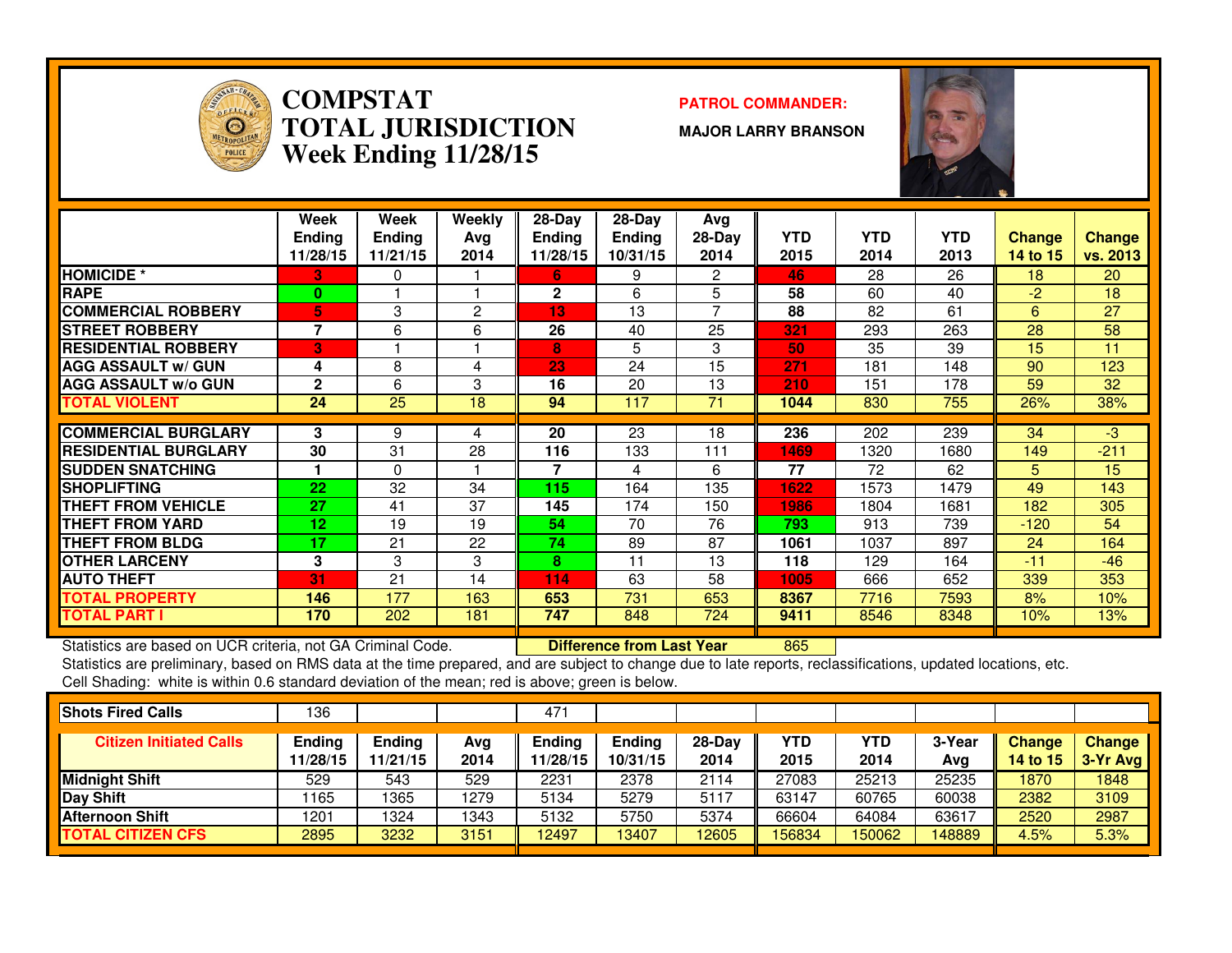

## **COMPSTAT PRECINCT COMMANDER: WEST CHATHAM PRECINCTWeek Ending 11/28/15**

**CAPT. CARL RAMEY**



|                             | Week           | Week           | Weekly   | 28-Day         | 28-Day         | Avg      |            |                |                |                |                |
|-----------------------------|----------------|----------------|----------|----------------|----------------|----------|------------|----------------|----------------|----------------|----------------|
|                             | <b>Ending</b>  | <b>Ending</b>  | Avg      | <b>Ending</b>  | Ending         | $28-Day$ | <b>YTD</b> | <b>YTD</b>     | <b>YTD</b>     | Change         | <b>Change</b>  |
|                             | 11/28/15       | 11/21/15       | 2014     | 11/28/15       | 10/31/15       | 2014     | 2015       | 2014           | 2013           | 14 to 15       | vs. 2013       |
| <b>HOMICIDE</b>             | $\bf{0}$       | $\Omega$       | $\Omega$ | 0              | 4              | 0        | 4          | $\overline{2}$ | $\overline{2}$ | $\overline{2}$ | 2 <sup>1</sup> |
| <b>RAPE</b>                 | $\bf{0}$       | $\Omega$       | $\Omega$ |                | $\mathbf{0}$   |          | 16         | 11             | 7              | 5              | 9              |
| <b>COMMERCIAL ROBBERY</b>   | $\mathbf 0$    | $\Omega$       | $\Omega$ | 0              | 2              |          | 14         | 16             | 6              | $-2$           | 8              |
| <b>STREET ROBBERY</b>       |                |                |          | 3              | 3              | 3        | 26         | 30             | 26             | $-4$           | $\mathbf{0}$   |
| <b>RESIDENTIAL ROBBERY</b>  |                | $\Omega$       | $\Omega$ | $\overline{2}$ | $\Omega$       |          | 8          | 13             | $\overline{7}$ | $-5$           |                |
| <b>AGG ASSAULT W/ GUN</b>   | $\bf{0}$       | $\mathbf{2}$   | $\Omega$ | 4              | 2              |          | 25         | 15             | 14             | 10             | 11             |
| <b>AGG ASSAULT w/o GUN</b>  | 0              | $\mathbf 0$    | $\Omega$ | $\bf{0}$       | 4              | 2        | 37         | 19             | 32             | 18             | 5              |
| <b>TOTAL VIOLENT</b>        | $\overline{2}$ | 3              | 2        | 10             | 15             | 9        | 130        | 106            | 94             | 23%            | 38%            |
|                             |                |                |          |                | $\overline{ }$ |          |            |                |                |                |                |
| <b>COMMERCIAL BURGLARY</b>  | $\mathbf{2}$   | 5              |          | 11             |                | 4        | 70         | 46             | 29             | 24             | 41             |
| <b>RESIDENTIAL BURGLARY</b> | 10             | 14             | 5        | 34             | 35             | 21       | 321        | 245            | 293            | 76             | 28             |
| <b>SUDDEN SNATCHING</b>     | 0              | $\mathbf 0$    | $\Omega$ | 0              | $\mathbf 0$    |          | 4          | 7              | $\mathbf{2}$   | -3             | $\overline{2}$ |
| <b>SHOPLIFTING</b>          | $\overline{2}$ | 6              | 5        | 14             | 8              | 19       | 184        | 222            | 139            | $-38$          | 45             |
| <b>THEFT FROM VEHICLE</b>   | $\overline{7}$ | 17             | 6        | 45             | 37             | 26       | 362        | 296            | 247            | 66             | 115            |
| <b>THEFT FROM YARD</b>      |                | $\overline{2}$ | 3        | 7              | 11             | 12       | 140        | 145            | 93             | $-5$           | 47             |
| <b>THEFT FROM BLDG</b>      | 4              | 5              | 3        | 13             | 13             | 13       | 191        | 165            | 128            | 26             | 63             |
| <b>OTHER LARCENY</b>        | $\bf{0}$       |                |          | 3              |                | 3        | 24         | 26             | 14             | $-2$           | 10             |
| <b>AUTO THEFT</b>           | 10             | 11             | 3        | 42             | 18             | 12       | 224        | 135            | 106            | 89             | 118            |
| <b>TOTAL PROPERTY</b>       | 36             | 61             | 28       | 169            | 130            | 111      | 1520       | 1287           | 1051           | 18%            | 45%            |
| <b>TOTAL PART I</b>         | 38             | 64             | 30       | 179            | 145            | 121      | 1650       | 1393           | 1145           | 18%            | 44%            |

Statistics are based on UCR criteria, not GA Criminal Code. **Difference from Last Year** 

<sup>257</sup>

 Statistics are preliminary, based on RMS data at the time prepared, and are subject to change due to late reports, reclassifications, updated locations, etc.Cell Shading: white is within 0.6 standard deviation of the mean; red is above; green is below.

| <b>Shots Fired Calls</b>       | 21                                |                                   |                       | ⇁                                   |                                       |                         |             |             |                      |                                  |                           |
|--------------------------------|-----------------------------------|-----------------------------------|-----------------------|-------------------------------------|---------------------------------------|-------------------------|-------------|-------------|----------------------|----------------------------------|---------------------------|
| <b>Citizen Initiated Calls</b> | Week<br><b>Ending</b><br>11/28/15 | Week<br><b>Ending</b><br>11/21/15 | Weekly<br>Avg<br>2014 | 28-Day<br><b>Ending</b><br>11/28/15 | $28-Day$<br><b>Ending</b><br>10/31/15 | Avg<br>$28-Day$<br>2014 | YTD<br>2015 | YTD<br>2014 | YTD<br>3-Year<br>Avg | <b>Change</b><br><b>14 to 15</b> | <b>Change</b><br>3-Yr Avg |
| <b>Midnight Shift</b>          | 98                                | 127                               | 107                   | 479                                 | 468                                   | 429                     | 5388        | 5106        | 5039                 | 282                              | 349                       |
| <b>Day Shift</b>               | 276                               | 322                               | 264                   | 1156                                | 1084                                  | 1055                    | 13350       | 12500       | 12442                | 850                              | 908                       |
| <b>Afternoon Shift</b>         | 264                               | 325                               | 279                   | 179                                 | 167                                   | 1115                    | 13915       | 13267       | 13152                | 648                              | 763                       |
| <b>TOTAL CITIZEN CFS</b>       | 638                               | 638                               | 650                   | 2814                                | 2719                                  | 2599                    | 32653       | 30873       | 30633                | 5.8%                             | 6.6%                      |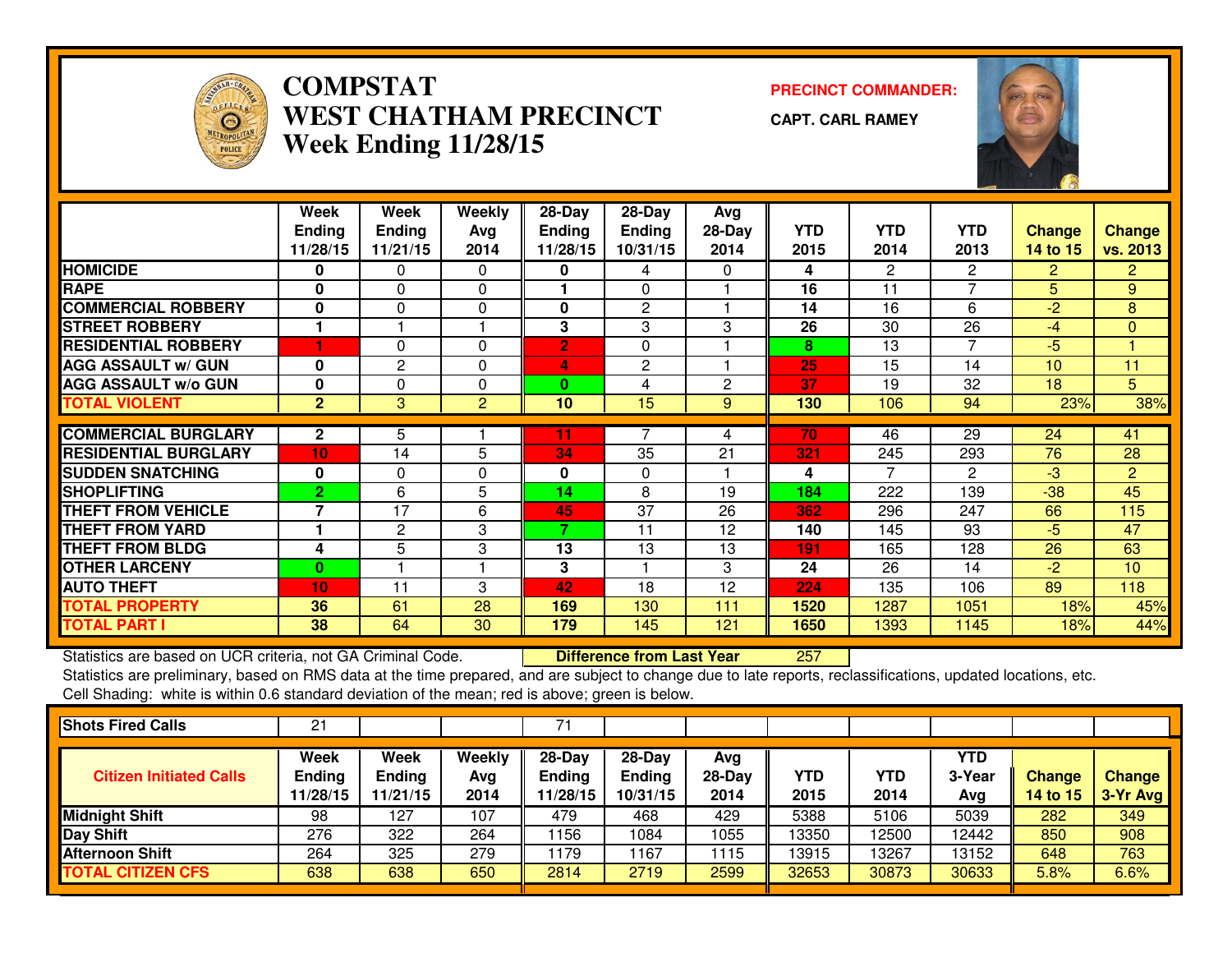

**COMPSTAT PRECINCT COMMANDER: DOWNTOWN PRECINCTWeek Ending 11/28/15**

**CAPT. Ben Herron**



|                             | Week<br><b>Ending</b><br>11/28/15 | Week<br><b>Ending</b><br>11/21/15 | Weekly<br>Avg<br>2014 | 28-Day<br><b>Ending</b><br>11/28/15 | $28$ -Day<br><b>Ending</b><br>10/31/15 | Avg<br>28-Day<br>2014 | <b>YTD</b><br>2015 | <b>YTD</b><br>2014 | <b>YTD</b><br>2013 | <b>Change</b><br>14 to 15 | <b>Change</b><br>vs. 2013 |
|-----------------------------|-----------------------------------|-----------------------------------|-----------------------|-------------------------------------|----------------------------------------|-----------------------|--------------------|--------------------|--------------------|---------------------------|---------------------------|
| <b>HOMICIDE</b>             |                                   | 0                                 | $\Omega$              | $\overline{2}$                      | $\mathbf{2}^{\circ}$                   |                       | $\overline{9}$     | 5.                 | 9                  | 4                         | $\mathbf{0}$              |
| <b>RAPE</b>                 | 0                                 | $\Omega$                          | $\Omega$              | $\bf{0}$                            | 4                                      |                       | 16                 | 12                 | 9                  | 4                         | $\overline{7}$            |
| <b>COMMERCIAL ROBBERY</b>   | $\bf{0}$                          | $\Omega$                          | $\Omega$              | $\bf{0}$                            | 2                                      |                       | 11                 | 7                  | 10                 | 4                         |                           |
| <b>STREET ROBBERY</b>       | 3                                 |                                   | 2                     | 9                                   | 14                                     | $\overline{7}$        | 108                | 79                 | 99                 | 29                        | 9                         |
| <b>RESIDENTIAL ROBBERY</b>  | $\bf{0}$                          | $\Omega$                          | $\Omega$              |                                     | 2                                      | $\Omega$              | $\overline{9}$     | 3                  | 8                  | 6                         |                           |
| <b>AGG ASSAULT w/ GUN</b>   | $\mathbf{0}$                      | $\overline{c}$                    |                       | $\mathbf{2}$                        | 6                                      | 3                     | 50                 | 37                 | 33                 | 13                        | 17                        |
| <b>AGG ASSAULT w/o GUN</b>  | $\bf{0}$                          | 0                                 |                       | 3                                   | 5                                      | 3                     | 44                 | 36                 | 45                 | 8                         | $-1$                      |
| <b>TOTAL VIOLENT</b>        | 4                                 | 3                                 | 4                     | 17                                  | 35                                     | 16                    | 247                | 179                | 213                | 38%                       | 16%                       |
|                             |                                   |                                   |                       |                                     |                                        |                       |                    |                    |                    |                           |                           |
| <b>COMMERCIAL BURGLARY</b>  | 0                                 |                                   |                       |                                     | 3                                      | 3                     | 26                 | 40                 | $\overline{33}$    | $-14$                     | $\sqrt{7}$                |
| <b>RESIDENTIAL BURGLARY</b> | 3                                 | $\mathbf{2}$                      | 3                     | 14                                  | $\overline{7}$                         | 11                    | 131                | 119                | 153                | 12                        | $-22$                     |
| <b>SUDDEN SNATCHING</b>     | $\bf{0}$                          | $\Omega$                          |                       | 3                                   | 3                                      | $\overline{2}$        | 36                 | 29                 | 30                 | $\overline{7}$            | 6                         |
| <b>SHOPLIFTING</b>          |                                   | $\Omega$                          | 4                     | 9                                   | 28                                     | 18                    | 235                | 207                | 196                | 28                        | 39                        |
| <b>THEFT FROM VEHICLE</b>   | 6                                 | 6                                 | 9                     | 20                                  | 40                                     | 36                    | 366                | 449                | 341                | $-83$                     | 25                        |
| <b>THEFT FROM YARD</b>      | $\overline{2}$                    | $\overline{7}$                    | 5                     | 14                                  | 18                                     | 21                    | 206                | 250                | 220                | $-44$                     | $-14$                     |
| <b>THEFT FROM BLDG</b>      | 3                                 | 5                                 | 5                     | 18                                  | 22                                     | 21                    | 205                | 249                | 171                | $-44$                     | 34                        |
| <b>OTHER LARCENY</b>        |                                   | $\Omega$                          |                       |                                     |                                        | $\mathbf{2}$          | 18                 | 26                 | 39                 | $-8$                      | $-21$                     |
| <b>AUTO THEFT</b>           | 5.                                | $\overline{c}$                    | 3                     | 21                                  | 12                                     | 11                    | 188                | 128                | 110                | 60                        | 78                        |
| <b>TOTAL PROPERTY</b>       | 21                                | 23                                | 31                    | 101                                 | 134                                    | 125                   | 1411               | 1497               | 1293               | $-6%$                     | 9%                        |
| <b>TOTAL PART I</b>         | 25                                | 26                                | 35                    | 118                                 | 169                                    | 141                   | 1658               | 1676               | 1506               | $-1%$                     | 10%                       |

Statistics are based on UCR criteria, not GA Criminal Code. **Difference from Last Year** 

Statistics are based on UCR criteria, not GA Criminal Code. **Durich the Litterence from Last Year Figure 18 The**<br>Statistics are preliminary, based on RMS data at the time prepared, and are subject to change due to late rep Cell Shading: white is within 0.6 standard deviation of the mean; red is above; green is below.

| 20                                |                                   |                       | 78                           |                                       |                         |             |             |                      |                           |                             |
|-----------------------------------|-----------------------------------|-----------------------|------------------------------|---------------------------------------|-------------------------|-------------|-------------|----------------------|---------------------------|-----------------------------|
| Week<br><b>Ending</b><br>11/28/15 | Week<br><b>Ending</b><br>11/21/15 | Weekly<br>Avg<br>2014 | 28-Day<br>Ending<br>11/28/15 | $28-Day$<br><b>Ending</b><br>10/31/15 | Avg<br>$28-Day$<br>2014 | YTD<br>2015 | YTD<br>2014 | YTD<br>3-Year<br>Avg | Change<br><b>14 to 15</b> | <b>Change</b><br>$3-Yr$ Avg |
| 17                                | 105                               | 114                   | 465                          | 535                                   | 457                     | 5801        | 5492        | 5475                 | 309                       | 326                         |
| 196                               | 194                               | 223                   | 817                          | 984                                   | 891                     | 11208       | 0620        | 10606                | 588                       | 602                         |
| 213                               | 196                               | 244                   | 874                          | 1064                                  | 976                     | 12075       | 1749        | 11564                | 326                       | 511                         |
| 526                               | 495                               | 581                   | 2156                         | 2583                                  | 2324                    | 29084       | 27861       | 27645                | 4.4%                      | 5.2%                        |
|                                   |                                   |                       |                              |                                       |                         |             |             |                      |                           |                             |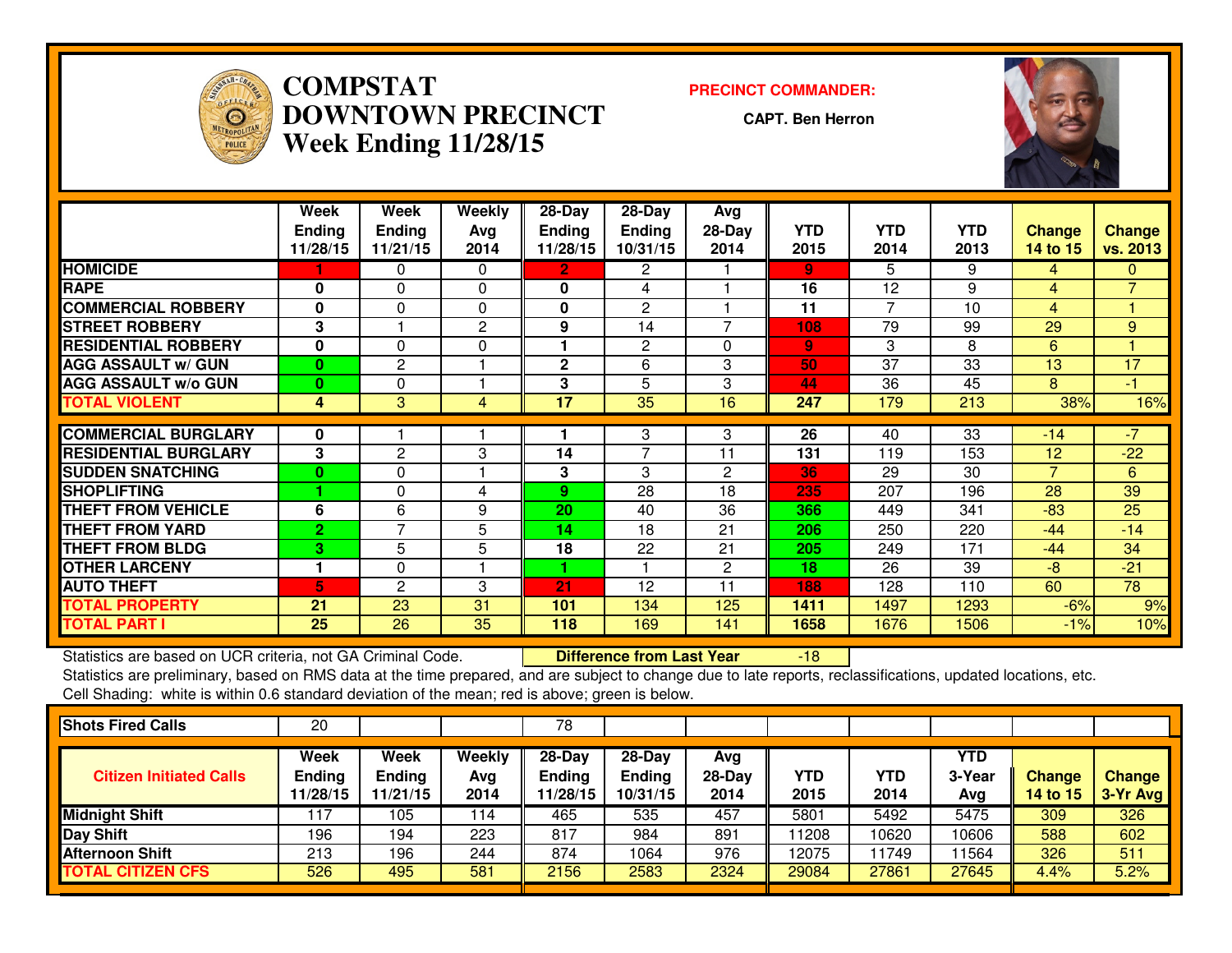

## **COMPSTAT PRECINCT COMMANDER: CENTRAL PRECINCT CAPT. DEVONN ADAMSWeek Ending 11/28/15**



|                             | Week                      | Week                      | Weekly         | 28-Day                    | 28-Day             | Avg              |                    |                    |                    |                    |                           |
|-----------------------------|---------------------------|---------------------------|----------------|---------------------------|--------------------|------------------|--------------------|--------------------|--------------------|--------------------|---------------------------|
|                             | <b>Ending</b><br>11/28/15 | <b>Ending</b><br>11/21/15 | Avg<br>2014    | <b>Ending</b><br>11/28/15 | Ending<br>10/31/15 | $28-Day$<br>2014 | <b>YTD</b><br>2015 | <b>YTD</b><br>2014 | <b>YTD</b><br>2013 | Change<br>14 to 15 | <b>Change</b><br>vs. 2013 |
|                             |                           |                           |                |                           |                    |                  |                    |                    |                    |                    |                           |
| <b>HOMICIDE</b>             | 0                         | 0                         | $\Omega$       | 2                         | 2                  |                  | 15                 | 13                 | 9                  | 2.                 | 6                         |
| <b>RAPE</b>                 | 0                         |                           | 0              |                           | $\Omega$           |                  | 9                  | 12                 | 6                  | -3                 | 3                         |
| <b>COMMERCIAL ROBBERY</b>   | $\overline{2}$            | $\Omega$                  | $\Omega$       | 3                         | 2                  |                  | 14                 | 14                 | 12                 | $\Omega$           | 2                         |
| <b>STREET ROBBERY</b>       | $\bf{0}$                  | $\mathbf{2}$              | $\mathbf{2}$   | $\overline{7}$            | 15                 | 8                | 90                 | 94                 | 63                 | -4                 | 27                        |
| <b>RESIDENTIAL ROBBERY</b>  | $\overline{2}$            | $\Omega$                  | $\Omega$       | 4                         | 0                  | 0                | 11                 | 3                  | 6                  | 8                  | 5                         |
| <b>AGG ASSAULT w/ GUN</b>   | $\mathbf{2}$              | $\overline{c}$            | $\overline{c}$ | 6                         | 5                  | 6                | 96                 | 72                 | 49                 | 24                 | 47                        |
| <b>AGG ASSAULT w/o GUN</b>  |                           | 3                         |                | 6                         | 3                  | 3                | 54                 | 40                 | 48                 | 14                 | 6                         |
| <b>TOTAL VIOLENT</b>        | $\overline{7}$            | 8                         | 5              | 29                        | 27                 | 21               | 289                | 248                | 193                | 17%                | 50%                       |
|                             |                           |                           |                |                           |                    |                  |                    |                    |                    |                    |                           |
| <b>COMMERCIAL BURGLARY</b>  | 0                         | 2                         |                | 5                         | 3                  | 4                | 62                 | 43                 | 83                 | 19                 | $-21$                     |
| <b>RESIDENTIAL BURGLARY</b> | 5                         | 4                         | 9              | 22                        | 22                 | 34               | 372                | 412                | 430                | $-40$              | $-58$                     |
| <b>SUDDEN SNATCHING</b>     | 0                         | 0                         | 0              |                           |                    |                  | 12                 | 15                 | 12                 | $-3$               | $\mathbf{0}$              |
| <b>SHOPLIFTING</b>          | 4                         | $\Omega$                  | 2              | $\overline{7}$            | 12                 | 8                | 93                 | 90                 | 91                 | 3                  | 2                         |
| <b>THEFT FROM VEHICLE</b>   | 6                         | 11                        | 9              | 27                        | 36                 | 36               | 531                | 428                | 425                | 103                | 106                       |
| <b>THEFT FROM YARD</b>      | $\overline{2}$            | 6                         | 5              | 13                        | 21                 | 20               | 183                | 242                | 205                | $-59$              | $-22$                     |
| <b>THEFT FROM BLDG</b>      | 3                         | 4                         | 4              | 15                        | 11                 | 18               | 201                | 216                | 190                | $-15$              | 11                        |
| <b>OTHER LARCENY</b>        |                           |                           |                | $\overline{2}$            | 5                  | $\overline{2}$   | 35                 | 20                 | 30                 | 15                 | 5                         |
| <b>AUTO THEFT</b>           | $\overline{9}$            | 5                         | 4              | 23                        | 6                  | 17               | 245                | 201                | 199                | 44                 | 46                        |
| <b>TOTAL PROPERTY</b>       | 30                        | 33                        | 35             | 115                       | 117                | 141              | 1734               | 1667               | 1665               | 4%                 | 4%                        |
| <b>TOTAL PART I</b>         | 37                        | 41                        | 40             | 144                       | 144                | 162              | 2023               | 1915               | 1858               | 6%                 | 9%                        |

Statistics are based on UCR criteria, not GA Criminal Code. **Difference from Last Year** 

Statistics are based on UCR criteria, not GA Criminal Code. **Durich Lup Putference from Last Year** [108] [108] [<br>Statistics are preliminary, based on RMS data at the time prepared, and are subject to change due to late rep Cell Shading: white is within 0.6 standard deviation of the mean; red is above; green is below.

| 41                                |                                   |                       | 158                                   |                                       |                         |                    |             |                      |                           |                           |
|-----------------------------------|-----------------------------------|-----------------------|---------------------------------------|---------------------------------------|-------------------------|--------------------|-------------|----------------------|---------------------------|---------------------------|
| Week<br><b>Ending</b><br>11/28/15 | Week<br><b>Ending</b><br>11/21/15 | Weekly<br>Avg<br>2014 | $28-Dav$<br><b>Ending</b><br>11/28/15 | $28-Dav$<br><b>Ending</b><br>10/31/15 | Avg<br>$28-Day$<br>2014 | <b>YTD</b><br>2015 | YTD<br>2014 | YTD<br>3-Year<br>Avg | Change<br><b>14 to 15</b> | <b>Change</b><br>3-Yr Avg |
| 101                               | 123                               | 116                   | 475                                   | 501                                   | 463                     | 5993               | 5482        | 5506                 | 511                       | 487                       |
| 239                               | 290                               | 268                   | 1066                                  | 1093                                  | 1074                    | 12988              | 12762       | 12178                | 226                       | 810                       |
| 268                               | 285                               | 274                   | 1090                                  | 1151                                  | 1098                    | 13919              | 13051       | 13150                | 868                       | 769                       |
| 608                               | 698                               | 659                   | 2631                                  | 2745                                  | 2635                    | 32900              | 31295       | 30834                | 5.1%                      | 6.7%                      |
|                                   |                                   |                       |                                       |                                       |                         |                    |             |                      |                           |                           |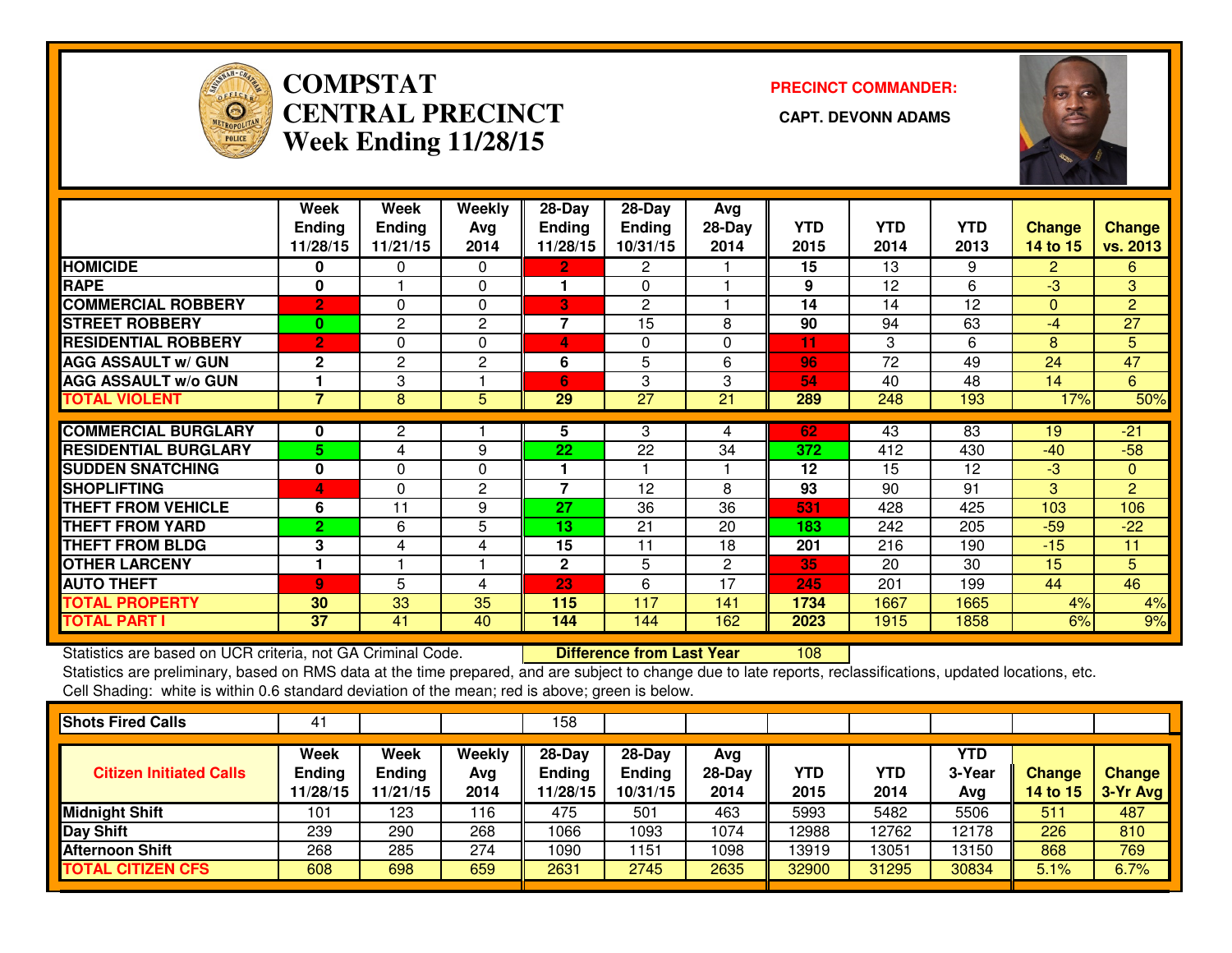

### **COMPSTAT**<br> **SOUTHSIDE**<br> **Week Ending PRECINCT COMMANDER: SOUTHSIDE PRECINCT CAPT. TERRY SHOOPWeek Ending 11/28/15**



|                             | Week<br><b>Ending</b><br>11/28/15 | Week<br><b>Ending</b><br>11/21/15 | Weekly<br>Avg<br>2014 | $28$ -Day<br>Ending<br>11/28/15 | $28-Day$<br><b>Ending</b><br>10/31/15 | Avg<br>$28-Day$<br>2014 | <b>YTD</b><br>2015 | <b>YTD</b><br>2014 | <b>YTD</b><br>2013 | <b>Change</b><br>14 to 15 | <b>Change</b><br>vs. 2013 |
|-----------------------------|-----------------------------------|-----------------------------------|-----------------------|---------------------------------|---------------------------------------|-------------------------|--------------------|--------------------|--------------------|---------------------------|---------------------------|
| <b>HOMICIDE</b>             |                                   | 0                                 | 0                     |                                 |                                       | 0                       | 7                  | 2                  | 4                  | 5.                        | 3                         |
| <b>RAPE</b>                 | 0                                 | $\Omega$                          | 0                     | 0                               | 2                                     |                         | 8                  | 10                 | 10                 | $-2$                      | $-2$                      |
| <b>COMMERCIAL ROBBERY</b>   | 3                                 | $\overline{c}$                    |                       | 7                               | 3                                     | 3                       | 19                 | 30                 | 21                 | $-11$                     | $-2$                      |
| <b>STREET ROBBERY</b>       |                                   |                                   |                       | 3                               | 2                                     | 4                       | 40                 | 48                 | 30                 | $-8$                      | 10                        |
| <b>RESIDENTIAL ROBBERY</b>  | 0                                 |                                   | $\Omega$              |                                 |                                       |                         | 14                 | 10                 | 8                  | 4                         | 6                         |
| <b>AGG ASSAULT w/ GUN</b>   | 1                                 | 0                                 | 0                     | $\overline{2}$                  | 2                                     |                         | 29                 | 13                 | 15                 | 16                        | 14                        |
| <b>AGG ASSAULT w/o GUN</b>  | 0                                 |                                   | 0                     |                                 | 5                                     | 2                       | 27                 | 18                 | 24                 | 9                         | 3                         |
| <b>TOTAL VIOLENT</b>        | 6                                 | 5                                 | 3                     | 15                              | 16                                    | 11                      | 144                | 131                | 112                | 10%                       | 29%                       |
|                             |                                   |                                   |                       |                                 |                                       |                         |                    |                    |                    |                           |                           |
| <b>COMMERCIAL BURGLARY</b>  |                                   |                                   |                       | $\mathbf{2}$                    | 4                                     | 3                       | 50                 | 37                 | 50                 | 13                        | $\Omega$                  |
| <b>RESIDENTIAL BURGLARY</b> | 6                                 | 6                                 | 5                     | 21                              | 25                                    | 18                      | 290                | 218                | 361                | 72                        | $-71$                     |
| <b>SUDDEN SNATCHING</b>     | 1                                 | 0                                 | $\Omega$              | 3                               | $\Omega$                              |                         | 15                 | 11                 | 11                 | 4                         | $\overline{4}$            |
| <b>SHOPLIFTING</b>          | 13                                | 21                                | 13                    | 60                              | 63                                    | 51                      | 674                | 591                | 680                | 83                        | $-6$                      |
| <b>THEFT FROM VEHICLE</b>   | 5                                 | 3                                 | 7                     | 24                              | 25                                    | 27                      | 372                | 336                | 319                | 36                        | 53                        |
| <b>THEFT FROM YARD</b>      | 5                                 | $\overline{c}$                    | $\overline{c}$        | 11                              | 9                                     | 9                       | 113                | 109                | 101                | 4                         | 12                        |
| <b>THEFT FROM BLDG</b>      | 6                                 | 3                                 | 4                     | 13                              | 21                                    | 17                      | 234                | 206                | 231                | 28                        | 3                         |
| <b>OTHER LARCENY</b>        |                                   | 0                                 |                       |                                 | 2                                     | 2                       | 21                 | 27                 | 43                 | $-6$                      | $-22$                     |
| <b>AUTO THEFT</b>           | 3                                 | $\overline{2}$                    | 2                     | 15                              | 13                                    | 8                       | 183                | 87                 | 102                | 96                        | 81                        |
| <b>TOTAL PROPERTY</b>       | 41                                | 38                                | 34                    | 150                             | 162                                   | 136                     | 1952               | 1622               | 1898               | 20%                       | 3%                        |
| <b>TOTAL PART I</b>         | 47                                | 43                                | 37                    | 165                             | 178                                   | 148                     | 2096               | 1753               | 2010               | 20%                       | 4%                        |

Statistics are based on UCR criteria, not GA Criminal Code. **Difference from Last Year** 

<sup>343</sup>

 Statistics are preliminary, based on RMS data at the time prepared, and are subject to change due to late reports, reclassifications, updated locations, etc.Cell Shading: white is within 0.6 standard deviation of the mean; red is above; green is below.

| 13                                |                                          |                       | 48                                    |                                       |                         |             |             |                      |                    |                           |
|-----------------------------------|------------------------------------------|-----------------------|---------------------------------------|---------------------------------------|-------------------------|-------------|-------------|----------------------|--------------------|---------------------------|
| Week<br><b>Ending</b><br>11/28/15 | <b>Week</b><br><b>Ending</b><br>11/21/15 | Weekly<br>Avg<br>2014 | $28-Day$<br><b>Ending</b><br>11/28/15 | $28-Day$<br><b>Ending</b><br>10/31/15 | Avg<br>$28-Day$<br>2014 | YTD<br>2015 | YTD<br>2014 | YTD<br>3-Year<br>Avg | Change<br>14 to 15 | <b>Change</b><br>3-Yr Avg |
| 93                                | 91                                       | 91                    | 368                                   | 424                                   | 363                     | 4773        | 4320        | 4380                 | 453                | 393                       |
| 215                               | 295                                      | 259                   | 1016                                  | 1079                                  | 1038                    | 12996       | 12324       | 12178                | 672                | 818                       |
| 206                               | 256                                      | 259                   | 924                                   | 116                                   | 1034                    | 12696       | 12248       | 12145                | 448                | 551                       |
| 514                               | 642                                      | 609                   | 2308                                  | 2619                                  | 2435                    | 30465       | 28892       | 28703                | 5.4%               | 6.1%                      |
|                                   |                                          |                       |                                       |                                       |                         |             |             |                      |                    |                           |